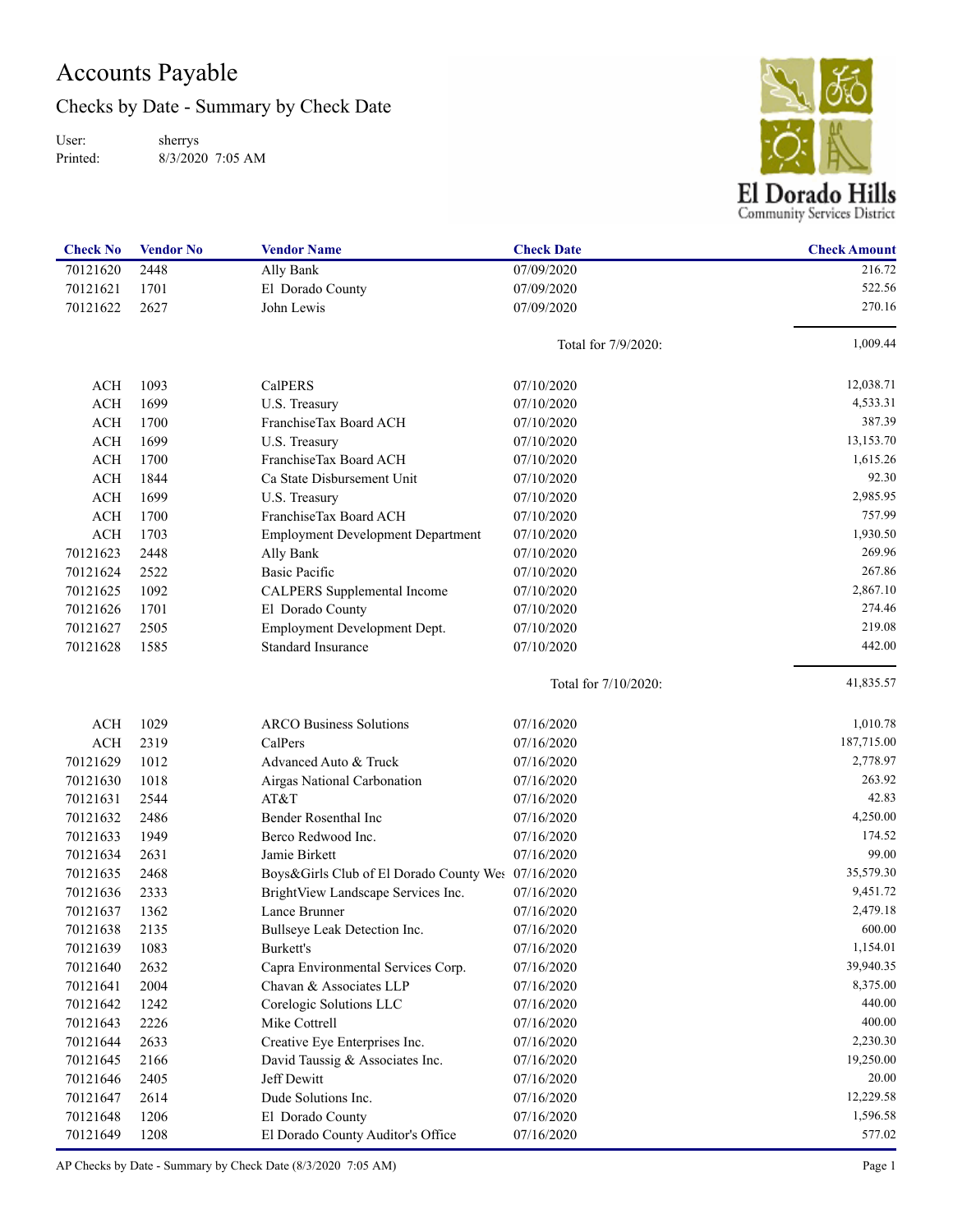| <b>Check No</b> | <b>Vendor No</b> | <b>Vendor Name</b>                   | <b>Check Date</b>    | <b>Check Amount</b> |
|-----------------|------------------|--------------------------------------|----------------------|---------------------|
| 70121650        | 2380             | El Dorado LAFCO                      | 07/16/2020           | 1,717.32            |
| 70121651        | 1233             | Ewing                                | 07/16/2020           | 1,451.13            |
| 70121652        | 2261             | Tauni Fessler                        | 07/16/2020           | 400.00              |
| 70121653        | 2341             | First Alarm Security & Patrol Inc.   | 07/16/2020           | 180.00              |
| 70121654        | 2303             | FLS Inc.                             | 07/16/2020           | 9,561.88            |
| 70121655        | 2540             | Teri Gotro                           | 07/16/2020           | 400.00              |
| 70121656        | 2575             | Kirsten Graat                        | 07/16/2020           | 130.00              |
| 70121657        | 1309             | Hillyard Inc Sacramento              | 07/16/2020           | 393.03              |
| 70121658        | 1322             | Iron Mountain                        | 07/16/2020           | 291.06              |
| 70121659        | 2399             | Kevco Inc.                           | 07/16/2020           | 25,806.50           |
| 70121660        | 2630             | Charles Knight                       | 07/16/2020           | 700.00              |
| 70121661        | 1346             | Knorr Systems Inc.                   | 07/16/2020           | 900.59              |
| 70121662        | 1353             | Kronick Moskovitz Tiedemann & Girard | 07/16/2020           | 9,905.30            |
| 70121663        | 2491             | KYA Services LLC                     | 07/16/2020           | 311,579.36          |
| 70121664        | 1728             | Kevin Loewen                         | 07/16/2020           | 500.00              |
| 70121665        | 1816             | Kevin Loewen                         | 07/16/2020           | 957.08              |
| 70121666        | 2535             | LSA Associates Inc.                  |                      | 13,077.90           |
|                 |                  |                                      | 07/16/2020           | 380.00              |
| 70121667        | 2628             | Efrain Mercado                       | 07/16/2020           |                     |
| 70121668        | 1412             | Miracle Playsystems Inc.             | 07/16/2020           | 118,833.39          |
| 70121669        | 1430             | Neighborly Pest Management Inc.      | 07/16/2020           | 878.00              |
| 70121670        | 1456             | Pacfic Gas & Electric                | 07/16/2020           | 3,862.92            |
| 70121671        | 1477             | Pitney Bowes Global                  | 07/16/2020           | 176.40              |
| 70121672        | 2274             | Print Project Managers Inc.          | 07/16/2020           | 171.60              |
| 70121673        | 1947             | Progressive Landscapes Inc.          | 07/16/2020           | 3,685.00            |
| 70121674        | 1220             | Rotary Club of El Dorado Hills       | 07/16/2020           | 840.00              |
| 70121676        | 1544             | <b>SDRMA</b>                         | 07/16/2020           | 264,163.02          |
| 70121677        | 1546             | Security & Asset Management          | 07/16/2020           | 309.09              |
| 70121678        | 2501             | Sherwin Williams Co.                 | 07/16/2020           | 14.31               |
| 70121679        | 2604             | Sierra Building Systems Inc.         | 07/16/2020           | 35,800.00           |
| 70121680        | 2635             | SIR Branch 95                        | 07/16/2020           | 245.00              |
| 70121681        | 1586             | Stantec Consulting Services Inc.     | 07/16/2020           | 143.00              |
| 70121682        | 1996             | <b>State Industrial Products</b>     | 07/16/2020           | 3,879.64            |
| 70121683        | 1590             | State of California Dept of Justice  | 07/16/2020           | 32.00               |
| 70121684        | 2629             | Steve's Pizza                        | 07/16/2020           | 700.00              |
| 70121685        | 1605             | Tailored Tree Inc.                   | 07/16/2020           | 685.00              |
| 70121686        | 1610             | TeamSideline.com                     | 07/16/2020           | 699.00              |
| 70121687        | 1641             | U.S. Bank Corporate Payment Systems  | 07/16/2020           | 91,823.56           |
| 70121688        | 1874             | Verizon                              | 07/16/2020           | 364.22              |
| 70121689        | 2520             | Waterworks Aquatic Management Inc.   | 07/16/2020           | 6,877.25            |
| 70121690        | 2567             | April West                           | 07/16/2020           | 200.00              |
| 70121691        | 1676             | Wilbur-Ellis Company LLC             | 07/16/2020           | 3,861.00            |
| 70121692        | 1677             | Wilkinson Portables Inc.             | 07/16/2020           | 783.14              |
| 70121693        | 2634             | Karl Wolff                           | 07/16/2020           | 840.12              |
| 70121694        | 1690             | Wong Family Investors L.P            | 07/16/2020           | 300.00              |
|                 |                  |                                      | Total for 7/16/2020: | 1,249,155.87        |
| <b>ACH</b>      | 1093             | CalPERS                              | 07/24/2020           | 11,736.48           |
| $\rm ACH$       | 1094             | <b>CALPERS</b>                       | 07/24/2020           | 36,615.40           |
| <b>ACH</b>      | 1699             | U.S. Treasury                        | 07/24/2020           | 19,896.27           |
| $\rm ACH$       | 1700             | FranchiseTax Board ACH               | 07/24/2020           | 3,121.87            |
| <b>ACH</b>      | 1844             | Ca State Disbursement Unit           | 07/24/2020           | 92.30               |
| 70121695        | 1015             | Aflac                                | 07/24/2020           | 268.04              |
| 70121696        | 2448             | Ally Bank                            | 07/24/2020           | 269.96              |
| 70121697        | 2512             | <b>BASIC</b>                         | 07/24/2020           | 50.00               |
| 70121698        | 2522             | <b>Basic Pacific</b>                 | 07/24/2020           | 267.86              |
| 70121699        | 1092             | <b>CALPERS</b> Supplemental Income   | 07/24/2020           | 2,871.98            |
|                 |                  |                                      |                      |                     |

AP Checks by Date - Summary by Check Date (8/3/2020 7:05 AM) Page 2